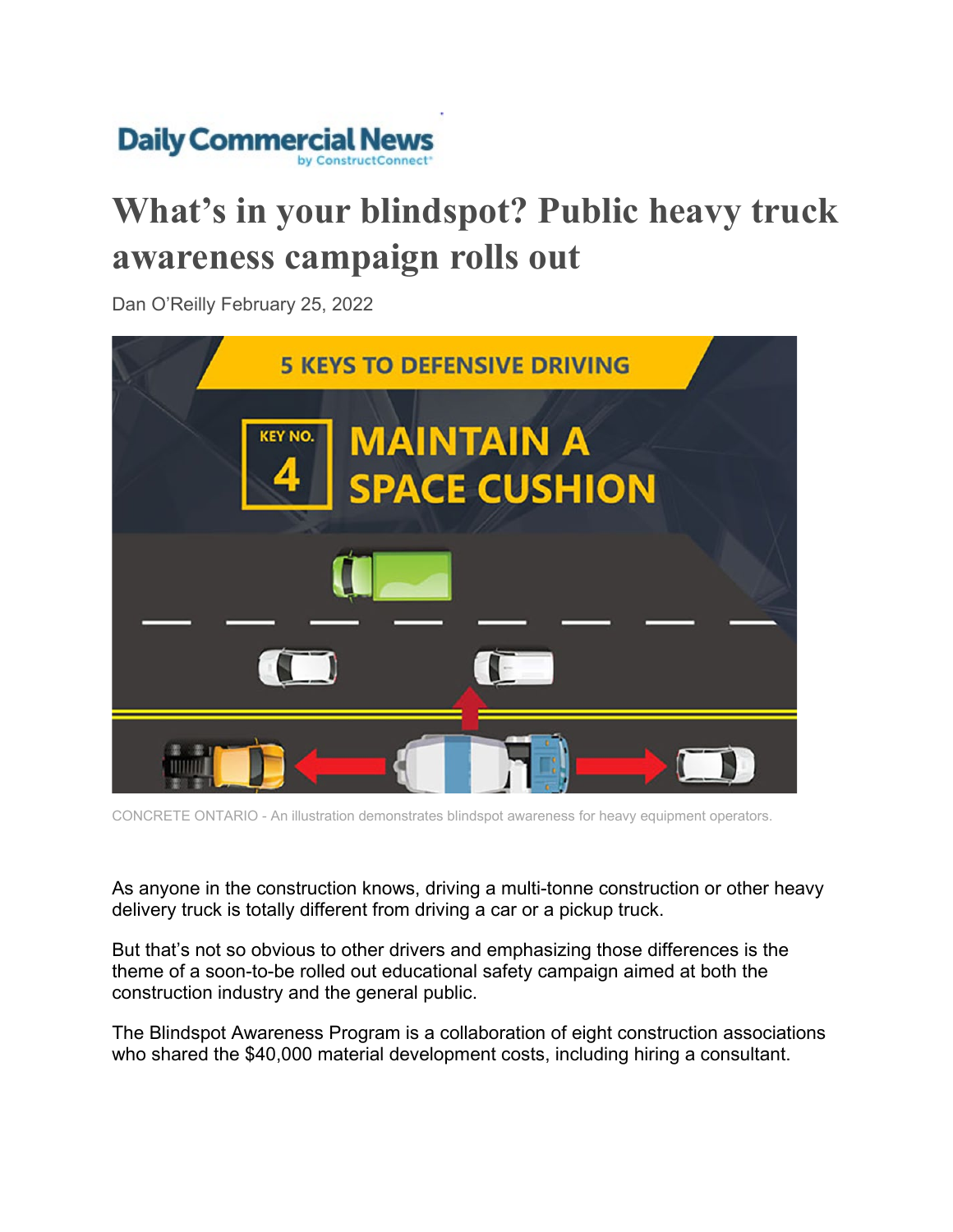They include Concrete Ontario, Greater Toronto Sewer & Watermain Contractors Association, Heavy Construction Association of Toronto, Ontario Road Builders Association, Ontario Stone Sand & Gravel Association, Residential and Civil Construction Alliance of Ontario, Residential Construction Council of Ontario, and the Toronto Area Road Builders Association.

Its three main components include a 13-page Defensive Driving Best Practices Guide, safety related artwork those associations can tailor to their own member firms, and three 60-second videos geared to the public, along with artwork that community and safety organizations can use.

While the general public has a good understanding of the blindspots around cars and light trucks, they are less—or even totally—unaware of the visual hindrances large truck drivers have to contend with on a daily basis, says Concrete Ontario president Bart Kanters.

"Trucks are three times the length of a car, can't weave in out of a traffic on a dime, and many don't have rearview mirrors."

Reaching out to the public—which includes light commercial motor and personal vehicle drivers, motorcyclists, cyclists, and pedestrians—to make them aware of the obstructed views large truck drivers are faced with was the catalyst for the program.

Concrete Ontario is the association coordinating the creation and roll-out of the campaign, which is a major enhancement of an original 2016 version it produced. It had two major objectives.

The first of those objectives was the publication of a standardized best practices guide to support its member companies' own safety training programs, he says.

Creating a poster campaign to support blindspot awareness of large concrete trucks for use in Ontario's elementary and secondary schools and to support "the amazing work" of various children's safety villages throughout the province, was the second goal.

"We mailed out more than 5,000 safety posters to both elementary and secondary schools in both the public and Catholic school systems."

But that earlier program was limited to the Ontario ready mixed concrete industry. The 2022 version, with its eight construction association sponsors, sprouted from a City of Toronto pilot program to increase safety, and reduce conflicts between contractors and residents and business owners in a heavily congested part of the city.

Inspired by similar initiative in Seattle, the Yonge/Eglinton Construction Hub's purpose is to increase safety and co-ordinate construction activity. The catalyst was the death of a pedestrian who was killed near a construction site in 2019.

The construction industry's participation in that pilot was the genesis for the creation of the significantly updated version of the blindspot program.